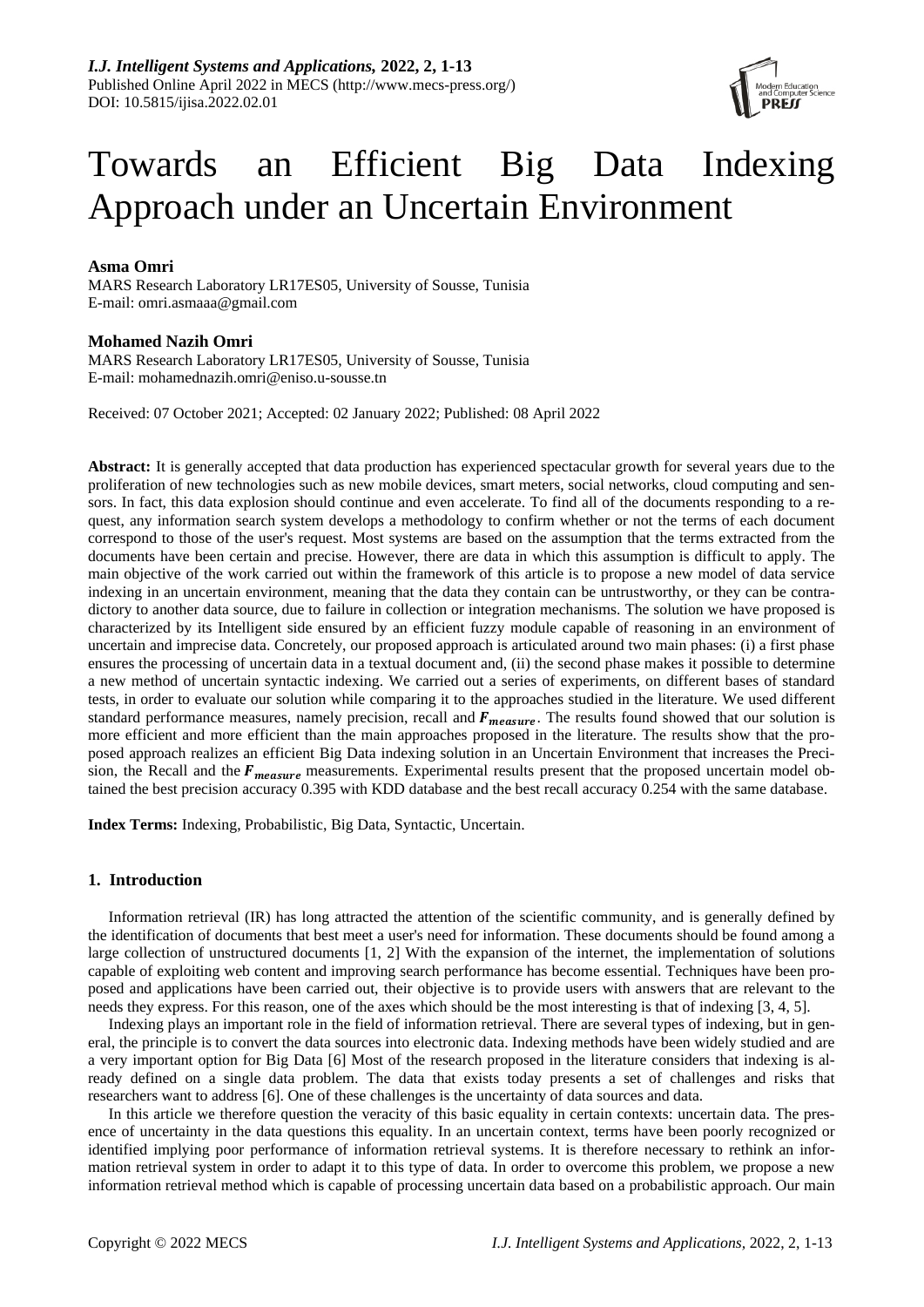challenge is to design a highly efficient indexing mechanism that can withstand today's data characteristics and above all data uncertainty.

## *1.1. Challenges*

In this section, we will present the model we proposed for indexing data, taking into account the treatment of uncertainty or the veracity of the data. In this section, we focus on representing and dealing with uncertainties about the value a variable can take. This uncertainty can come from the intrinsic variability of the phenomena influencing the value of this variable, the inaccuracy or unreliability of the variables. We focus on the indexing phase in the presence of uncertain data. To reach our goal, we must answer the following questions:

- **How to calculate the uncertainty of the terms:** the establishment of a new model of representation of the terms remains indispensable. This model must be able to determine the degree of certainty of each term extracted from a document in the information search domain. It will be articulated around a module based on the theory of probabilities where each term will be associated with a value P which expresses its degree of accuracy within a specific document.
- **Develop a module for calculating the degree of uncertainty in the syntactic indexing part:** a new syntactic indexing method, in the form of a module, must be proposed to cope with the uncertain data. This method must be able to return all the terms extracted from a document taking into account their probability values. It is not a question of returning these values of uncertainty but rather of proposing a method which makes it possible to build the indexed document in an uncertain environment.

In what follows, we attempt to detail the principle of each stage in our conceptual model.

#### *1.2. Motivation of the proposed approach*

In order to build our proposal, we rely on a scenario of an application in the field of information retrieval. To search for all documents responding to a request, the information retrieval system relies on a formal or operational methodology to check the correspondence between the terms of each document or the terms of the user's request. Most systems object that the component terms of documents have been fully recognized or identified. The step that deals with the extraction of these terms is the indexing step, where the fundamentals of the systems require that the terms extracted from the documents are certain terms. After the development of technologies and social networks, the data become uncertain for several reasons. The example shown in Figure 1, [7] in which the information on audio documents (conversations for example) are extracted by speech recognition tools. These tools provide for each audio document a sequential list of words related to the trust of their recognition. To treat these documents is therefore to treat documents whose words are uncertain and associated uncertainties related to the extraction process. Beyond the extraction of words, these systems address the problem of the ambiguity of words: to know if 'door', for example, is a certain or uncertain word in a document makes it possible to ensure a better accuracy in the face of a problem. Query specifying only one of the two possibilities. From this example, we find that there are indeed contexts in which the hypothesis that a document of the corpus is a sequence of certain words. In these contexts, the document must be considered as a sequence of words associated with extraction hypotheses. As a result, the information retrieval system that relies on such documents must incorporate this new dimension that allows us to determine whether extracted words are certain or uncertain words. The purpose of this article is to show a first approach where we first propose an approach for syntactic indexing in the presence of uncertain data, a semantic indexing approach in an uncertain environment and a hybrid approach for data indexing, especially taking into account data uncertainty.



Fig.1. Example of motivation

Figure 1 presents a tool for exchange between different users of such an application can be made using two types of documents namely written and oral documents. Automatic conversation transcriptions are uncertain semantic data.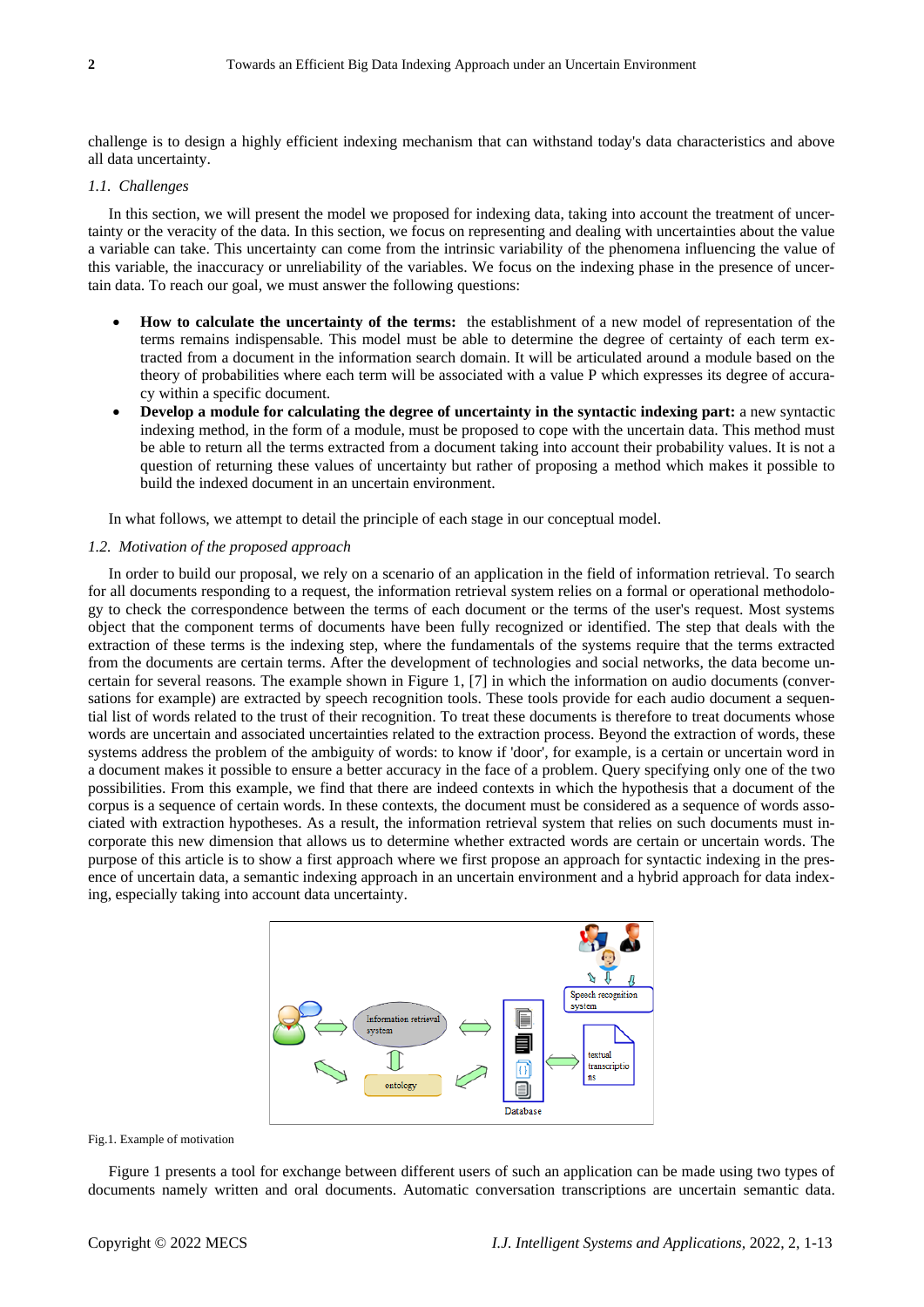An information retrieval system capable of managing data uncertain is necessary in this type of application. In this context, we will focus on the indexing of information retrieval system that will be adapted to uncertain data.

## *1.3. Contributions*

In this article, we propose a probabilistic approach for the representation of the terms of a document in the field of information retrieval. We will focus on the indexing phase of data in an uncertain environment. Below, we summarize our main contributions:

- **Modeling approach of the terms contained in a textual document:** A method of representing uncertain terms extracted from a document based either on a possibilistic approach or a probabilistic approach. For the sake of simplicity, our method is based on the theory of probability or for each term t, belonging to a document D, is associated a degree of probability. This degree expresses how this term indexes the document D in a request.
- **Uncertain syntactic indexing approach:** To process uncertain data at the information retrieval domain level, a new syntactic indexing method has been proposed. This method takes into account the degrees of probability associated with each term. This value must be either involve at the weighting phase of the terms, or use in a new equation.

#### *1.4. Structure of the paper*

The rest of this paper is structured as follows. The next section 2 describes the different basic notions of our proposition. In section 3, we describe the principle of calculation of uncertainty. Section 4 presents the motivation of the proposed approach. Section 5 presents the study and analysis of algorithm complexity indexing. Section 6 describes the results of the experimental study and details the evaluation of our approach. Section 7 gives a general discussion on the main results of our proposed approach. In section 8, we summarize the main limits of our work. Section 9 concludes this paper and gives some perspectives for the different study's contributions.

## **2. Related Works**

By reviewing the literature, we found that many uncertainty approaches have been proposed. Each approach is characterized by its own criteria and has been classified into two categories: (i) a first category which deals with Uncertainty in the web and (ii) a second category which deals with Uncertainty in indexing.

#### *2.1. Uncertainty in web*

The first model [1] that we studied, in the literature, its authors proposed a new approach, which dynamically determines the effect of the evaluation factors based on an interactive Big Data system by integrating an inference module fuzzy (FIS). The fuzzy multi-factor assessment (MFE) approach was applied to be able to compare and evaluate interactive big data systems with each other. The second model [8] studied, its authors proposed a parallel sampling method based on the notion of Hyper Surface dedicated to big data with uncertainty distribution. For example, PSHS adopts a universal concept of minimum coherent subset (MCS) of the Hyper Surface Classification (HSC). These authors were able to manage the uncertainties of sampling from the big data. PSHS was then implemented on the basis of the MapReduce framework, which represents a parallel programming technique widely used today given its performance in many areas. In this research [9, 10], they proposed an ontology-based method to solve an uncertainty problem for large data sources. In model [11], the authors focus on the fourth V, namely veracity, to demonstrate the essential impact of uncertainty modeling on the improvement of learning performance. Low veracity is a change in uncertainty and missing values on a large scale. With the exception of the altered uncertainty of the data itself, the uncertainty in the modeling and processing of the data also changes in very remarkable ways.

### *2.2. Uncertainty in indexation*

A new strategy approach was presented in the work of [12], and is based on the DRASTIC framework. This approach integrates three main modules: (i) a module for the reduction of subjectivities; (ii) a second module to transform the indexing of vulnerabilities into indexing of risks; and a third module to understand the inherent uncertainties. The notion of indexing refers to relative values for spatial comparisons within an aquifer using a set of integrated data layers. Also, the risk indexing reveals the fact that the study area suffers from some inappropriate management practices both in terms of agricultural activities and in terms of groundwater catchment. In the work of [13], the authors propose a new more or less efficient method of intermediate indexing, called MI, which makes it possible to filter a large quantity of irrelevant data in the uncertain data stream. This filtering is done by specifically sorting the data, in order to improve the efficiency of updating the k-dominant horizon. Another approach has been proposed by [14] in which the authors try to solve the problem of classifying uncertain objects whose locations are described by probability density functions (pdfs). These authors have thus proposed pruning techniques based on Voronoi diagrams to reduce the number of expected distance calculations. They then introduced an R-tree index to organize uncertain objects which will help reduce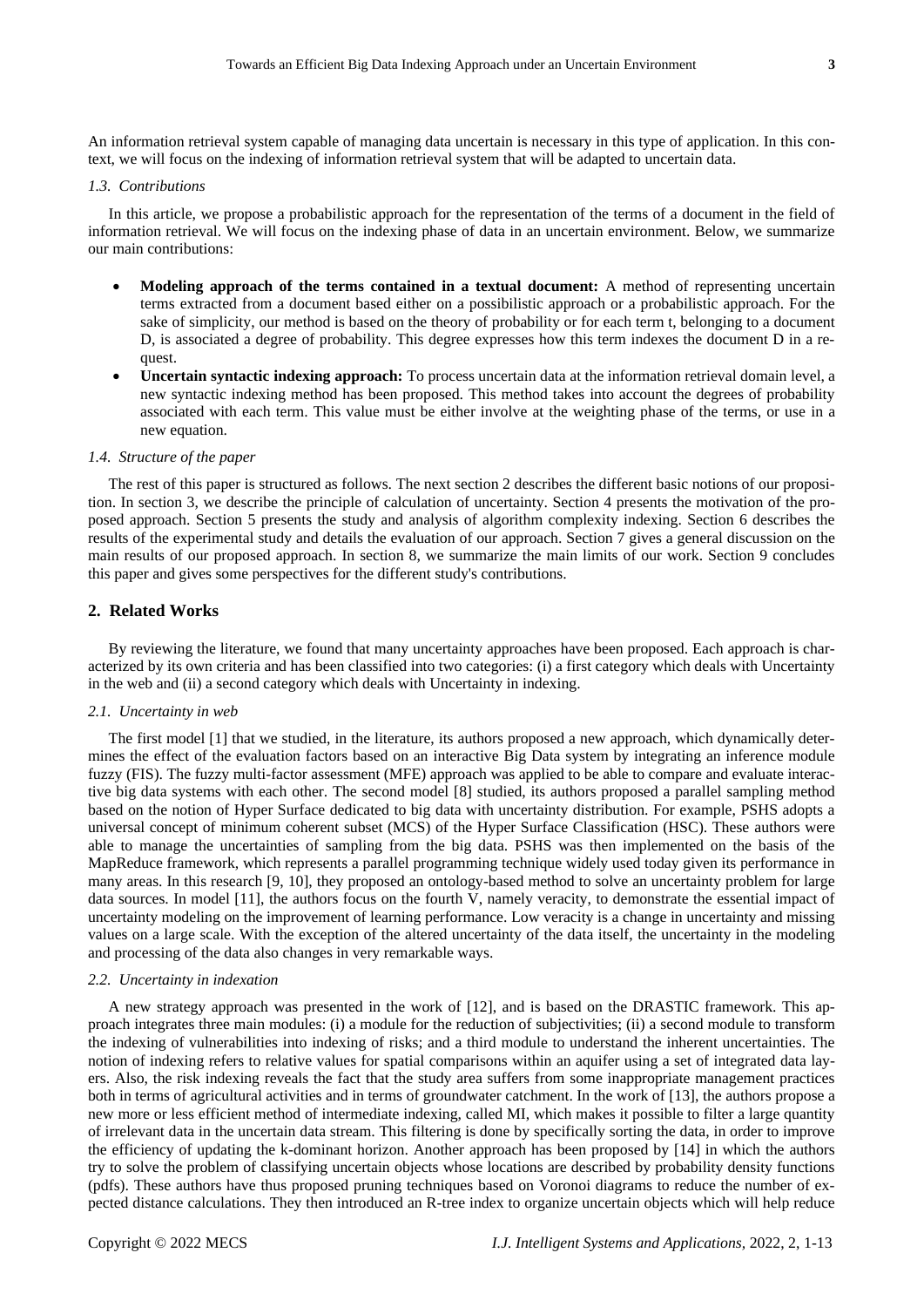pruning costs. The authors of the approach presented in [15], proposed a new structure to capture the probability density function of an uncertain object, called MRST. Considering the gradient of the probability density function, this new MRST structure could provide an uncertain object with high pruning power and thus consume less space. At the same time, they proposed a new index named R-MRST to efficiently support range queries on multidimensional uncertain data. This index has a strong power of size and a low cost in terms of space and dynamic update. In the work presented by [16], the authors demonstrate a new way of constructing an efficient index structure to handle large queries, of uncertain range and which presents a certain similarity. To do this, they have developed query processing techniques that use efficient index search methods to calculate end results. The approach proposed by [17], allows to examine the traditional systems for the explicit management of the uncertainty present in the data. They thus proposed two index structures to efficiently search for uncertain categorical data, one based on the R tree and the other based on an inverted index structure. A detailed description of the probabilistic equality queries they support has also been presented. The work presented by [18], describes the uncertain trajectory model of moving objects in road network databases and extends the structure of the MON-tree index according to this network. The uncertain geometry between two sample points is split into chunks and then stored in the list of uncertain areas based on the time sorting. Another approach has been proposed by [19]. This approach supports the fact that the final round functions as an epistemic downgrade by (a) making non-problematic non-confirmation possible afterwards, (b) gesturing towards an unverbalized alternative, and (c) being oriented format. This work contributes to several major areas of conversation analysis research, mainly interactive grammar and epistemics.

In some previous studies [20], a probability-based method for modeling and indexing uncertain spatial data is proposed. In this paper, they represented uncertain objects with PDFs (probability density function) and defined a similarity measure for these uncertain objects. To index the objects, they designed an Optimized Gaussian Mixture Hierarchy (OGMH) to support both certain/uncertain queries and certain/uncertain data. They used for the particular case (certain query) an uncertain R tree with two query filtering schemes, UR1 and UR2. Finally, they applied the similarity measure, the uncertainty model and the indexing structures on a set of data.

Some other research [21] proposed the SQUiD framework, which combines an index-based technique with a prediction method to reduce the computation time to compute horizons on uncertain high-dimensional data. Through experiments, the results clearly demonstrate the effectiveness of the proposed algorithm compared to prior findings.

Networks in many real-world applications have inherent uncertainty in their structure. This article [22] highlights the problem of indexing and querying (k,γ)-lattices on uncertain graphs. To keep the complete information of (k,γ)-lattice, they proposed a compact data structure of the CPT index. They proposed two index building algorithms, CPT-Basic and CPT-Fast. To efficiently build the CPT index using top-down graph partitions, they developed a bottom-up CPT index building scheme and an improved algorithm. Based on CPT-Fast, they developed a scheme to find a compromise between index building and online retrieval processes. Extensive experiments on large datasets have shown the superiority of our indexing methods over other state-of-the-art approaches.

The treatment of uncertainty in the field of indexing and the extraction of relevant information from the web, under different data modeling techniques, has also been mainly addressed in the following works: Omri's work [23], for example, proposes a feedback model on relevance for goal extraction from fuzzy semantic networks. On the other hand, the authors of [24] propose another new model of information retrieval based on possibilistic Bayesian networks. The third model, presented in this context, is that of [25]. In their work, the authors describe their solution which consists of a fuzzy new approach to extracting relevant information from web resources. The last model that we have studied, in this perspective, is the one quotes [26] where the author proposes a feedback model of possibilistic relevance and semantic networks for the extraction of goals.

## **3. Probability Theory: Background**

Artificial intelligence communities and databases have been rarely treated especially by management of uncertainty. It has also received a very little attention in the field of service-oriented architectures [27, 28]. Data uncertainty can be generated from local sources to which different types of imperfection are involved (e.g., imprecision, uncertainty, incompleteness, inconsistency, etc.). Literature has also stated that data available for an information system is often imperfect [29]. Information is perfect if it is precise and certain. The reasons behind imperfection are notably uncertainty, inaccuracy and inconsistency. These last concepts represent the major aspects of the imperfect data [30, 31] which will be defined immediately after. Generally, vagueness and inconsistency are linked to the content of the information. These concepts are associated to the content of information while uncertainty is linked to the validity of the information. Uncertainty results from lack of information about such a situation, inconsistency between information, incompleteness of information and variability.

The theory of probability was used in the analytical essays of the game of Pierre de Fermat and Blaise Pascal in the 17th century and that of Gerolamo Cardano in the 15th century. In 1657, Christiaan Huygens published a book on this subject and in the 19th century, Pierre Laplace, completed the notion of classical interpretation [32]. Probability theory therefore provides a solid representational language and a computational environment for rational degrees of belief. This allows different communities the free choice of having different beliefs on the same given hypothesis. This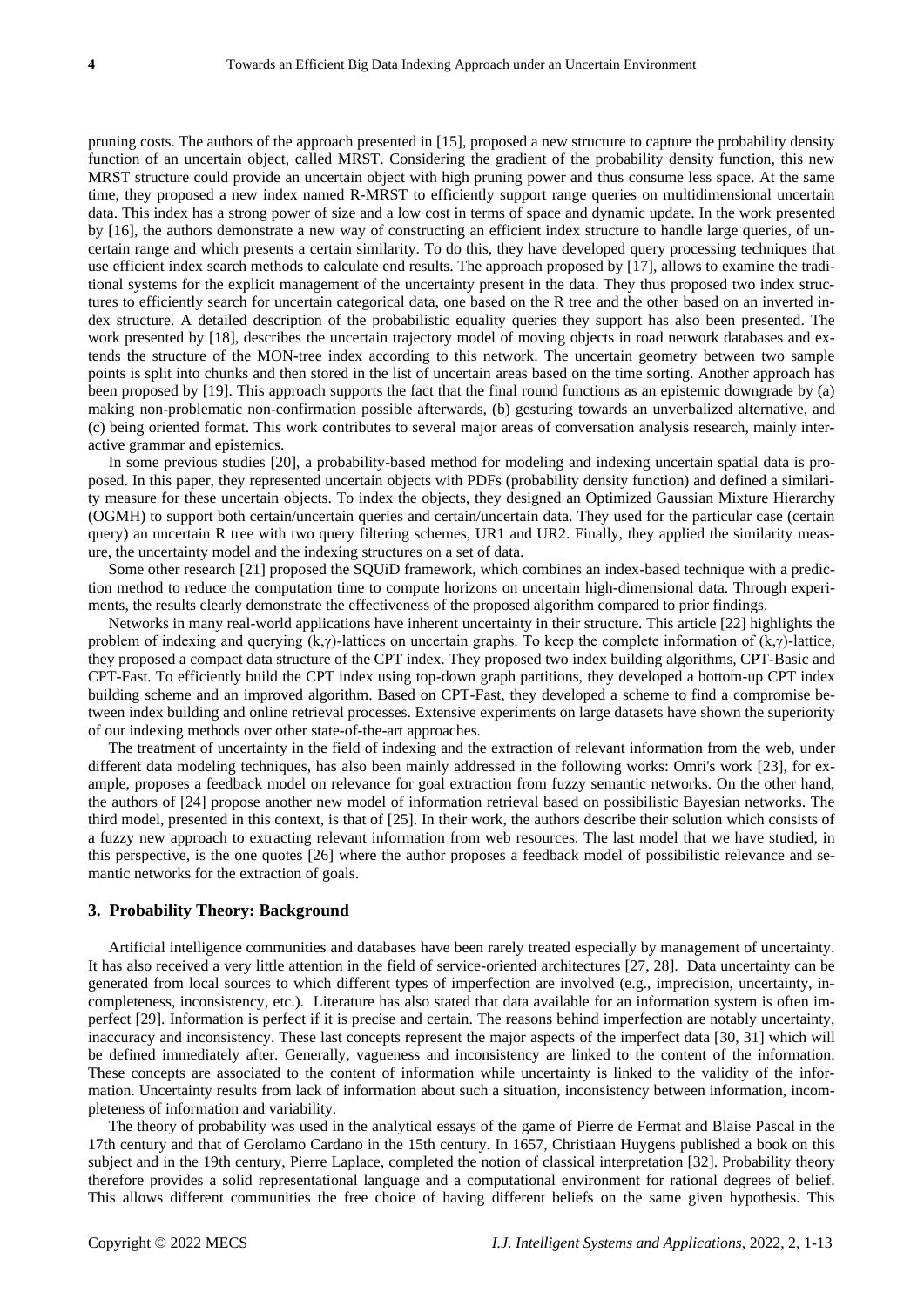is considered to be the result of a random event which cannot be determined until it occurs, but it can be one of many possible results [33]. From here we can say that what has been put forward provides a compelling framework for representing uncertain and imperfect knowledge that comes from various sources. In the literature, there are several approaches that use probabilities in the domain of the Semantic Web [34, 35, 36]. The key objects of probability theory are random variables, stochastic processes and events: three essential concepts for the modeling of our solution.

## **4. Problem formalization**

Most approaches are based on the assumption that terms extracted from documents have been fully recognized or identified [37, 38, 39, 40]. In some cases, the terms extracted are uncertain, that is, their identification is uncertain [1]. As a result, the equality relation between the term of the document and the term of the query is no longer true. This raises the question of the behavior of an information retrieval system under such conditions. We were interested, within the framework of our work, in the representation and the analysis of the uncertain data that a variable can take. This uncertainty can come either from the intrinsic variability of the phenomena influencing the value of this variable, or from the imprecision or unreliability of the information available. Our goal is to focus on the indexing phase in the presence of uncertain data. To reach this objective, and thus propose an effective solution, we will proceed by, as a first step, to make a comparative study between the main methods of uncertainty treatment proposed in the literature [4]. We can cite: (i) probability theory, (ii) uncertainty theory, (iii) fuzzy logic, (iv) possibility theory, (v) P-boxes, and (vi) Dempster-Shafer theory. In our approach we will be interested in the uncertainty at the language level. This principle is based on the context of "language model".

Another way to model documents in probabilistic form is in the use of language models. These language models provide a representation of a language. This representation can be used within information retrieval models. The principle of language models is to determine the certainty of each word or phrase based on probability theory. This language model assigns a probability to each expression appearing in a document. Language models also play a central role in statistical machine translation [1]. A language model is constructed using "a probability function P that assigns a probability P(S) to a word or sequence of words S in a language" [4, 41] (see Figure 2). We call language a body of documents. This function makes it possible to estimate the probability of any sequence of words in the modeled language or, more generally, to estimate the probability of generating this sequence of words from the language model.



Fig.2. Principle of operation of language models

## *4.1. Notations*

In this section, we will present the main notations that will be used in this article:

- D: Document
- C: Corpus
- $N =$  number of documents in the corpus
- tf  $(t, d)$  = term frequency = number of occurrences of the term t in the document d
- $i$ df (t) = inverse document frequency = the number of documents indexed by the term t in a collection
- Cf: the concept frequency
- P: degree of probability

## *4.2. Calculation of uncertainty*

To calculate the probability of belonging to the language L of a sentence presented by the following expression: Ph  $= m_1 m_2 ... m_n$ , we have to use the following equation which allows us to estimate the probability of the sentence to be in the ML model of the language [43]:

$$
P(Ph) = \prod_{i=1}^{n} P_{ML}(M_i | M_1, \dots, M_{i-1})
$$
\n(1)

We use a corpus of documents that allows us to represent the language to model [42, 43; 44] to estimate the probability value. The probability of a term m in a document corpus C is based on the maximum likelihood estimate of the word m and it is given by the next equation: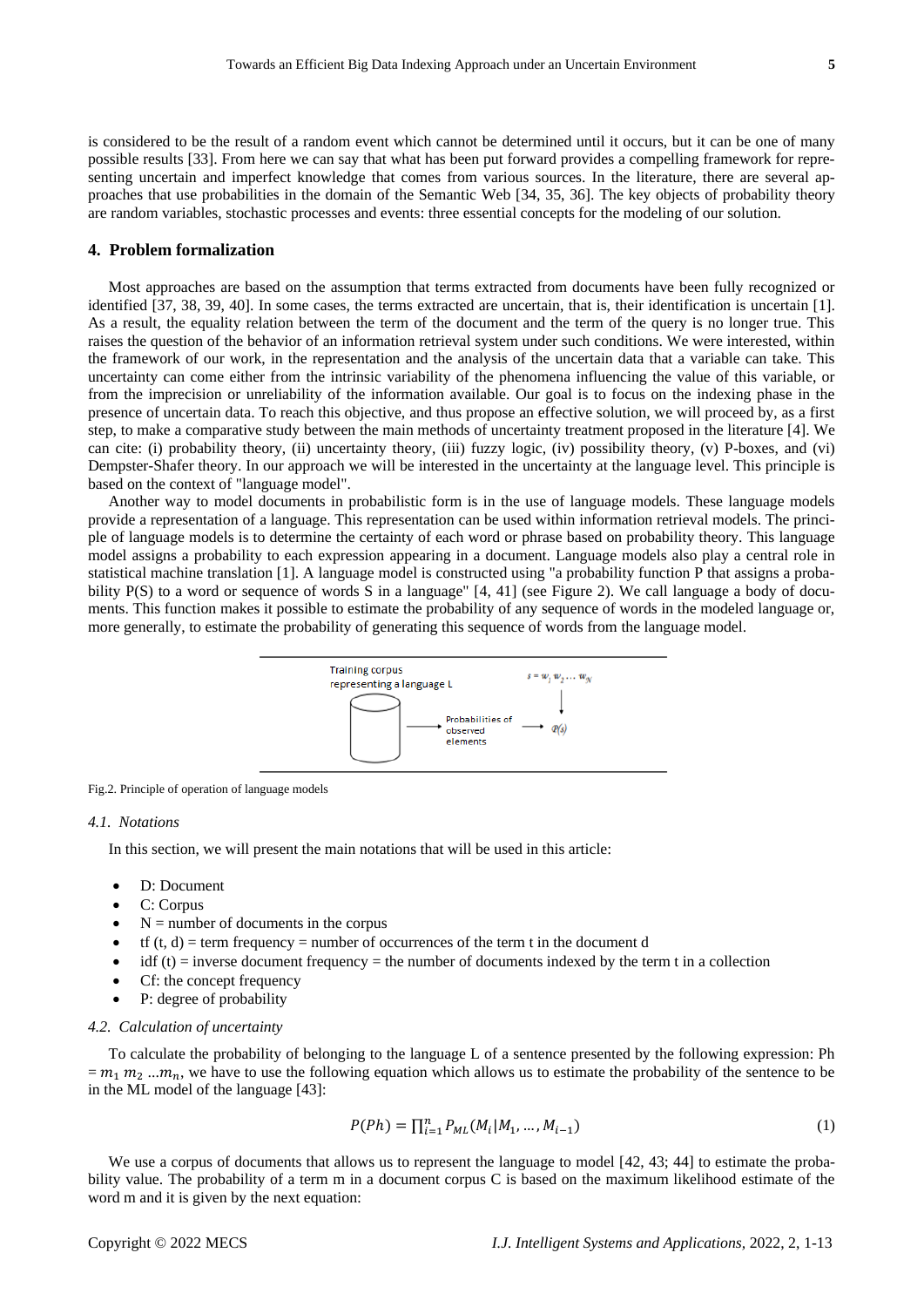$$
P_{ML}(M) = \frac{|M|}{\sum_{M \in C} = \frac{NTC}{NN - GC}} \tag{2}
$$

Where:

NOTC: represents the Number of occurrences of term M in the corpus C. NNGC: represents the Number of N-Gram of C.

For the degree of the uncertainty of words extracted from a document, is based on the principle of information search language model.

**Certainty calculation of a term:** Let a certainty value c associated with each term  $a \in V_c$ . We represent this value by the following Fcert certainty function Fcert:  $V_c \rightarrow R^+$ 

 $a \rightarrow P$ 

To better understand the principle, take the following sentence as an example: Ph = "Isabelle is in the spotlight. This honor ...". We assume that we have a data extraction process such as an automatic speech recognition system that outputs a sentence written in a document. The general model principle that we will propose is presented by the following figure:



Fig.3. Uncertainty calculation principle

After taking the Ph input, this model gives us as output:

*Perit* = 
$$
\alpha
$$
 *Isabelle is a hooker. This honor* ...  $\lambda$  With the following indications:

- Cert (Isabelle)  $= 0.7$
- $Cert(is) = 0.2$
- $Cert(hooker) = 0.5$
- $Cert(This) = 0.18$
- Cert(honor) =  $0.8$

O.7, 0.2, 0.5, 0.18, 0.8 correspond respectively to the uncertainty values associated with the terms *isabelle, is, hooker, this, honor*. In what follows in this paper, we will explain the principle of each indexing approach in an uncertain environment.

## **5. Proposed Indexing Big Data Approach**

### *5.1. Architecture of the proposed model*

This part aims to add an uncertainty calculation stage in the syntactic indexing phase. The principle of this method is presented by the following figure:



Fig.4. Principle of uncertain syntactic indexing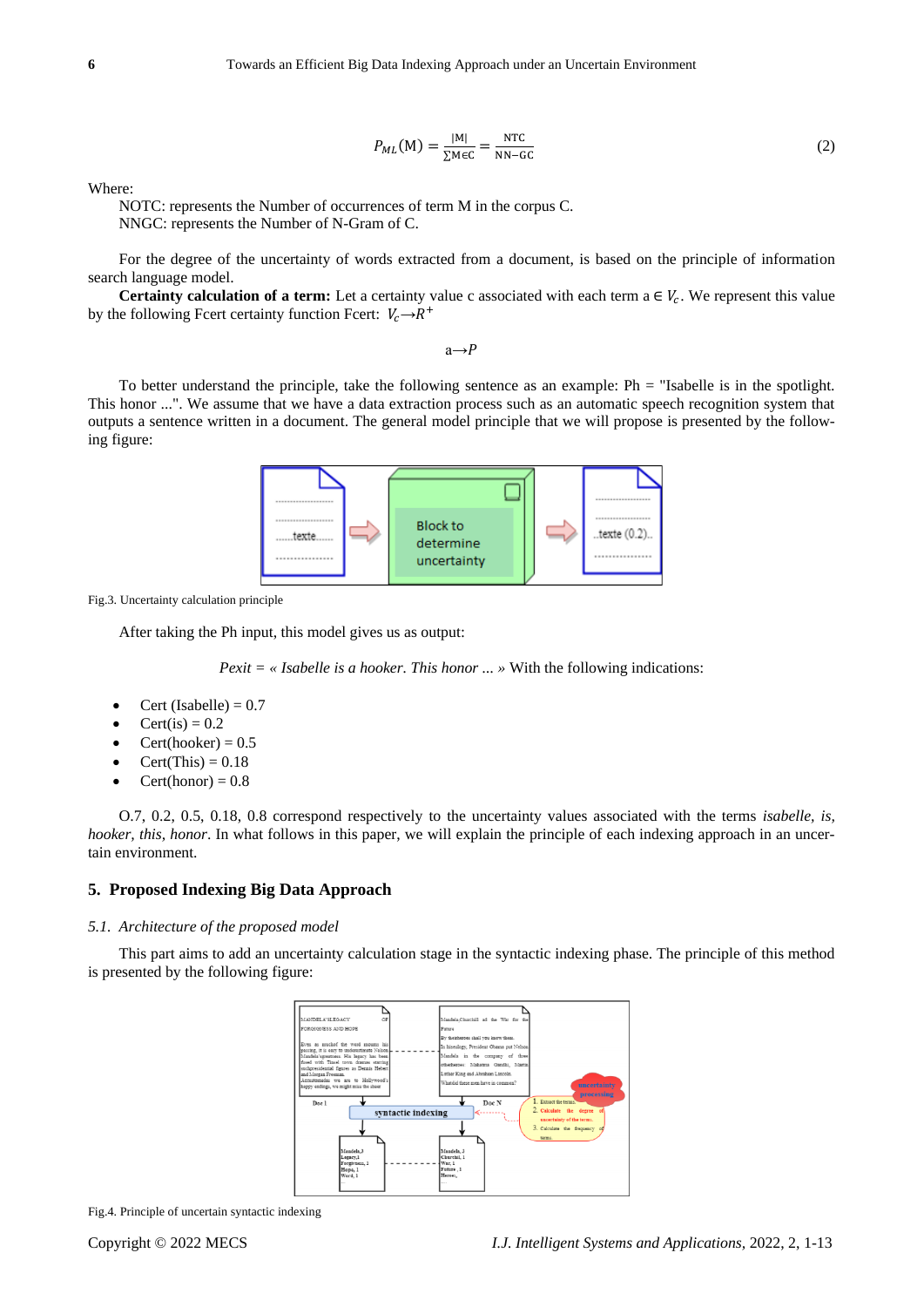This approach is based essentially on the standard indexing principle which takes as input a set of textual documents and gives us a set of indexed documents. After extracting the terms of the documents, we try to calculate the uncertainty degree of these terms by using the uncertainty calculation method (Incertij: represents the degree of uncertainty of term i in a document j) explained in the previous part. This technique measures a degree of uncertainty in all terms i in a document j. Finally, we try to calculate the frequency of each term. Then we must either concatenate the uncertainty value of each term and the weight of each term is to find a relationship between weight and degree of uncertainty.

#### *5.2. Indexing textual documents algorithms*

Algorithm 1 and 2 describe the principle of indexing textual documents in the presence of uncertain data based on an approach. It makes it possible to effectively return all the words presented in a document by calculating their degree of probability which determines their certainties. The goal of this probabilistic syntactic indexing is to extract the terms from documents and store them with their number of occurrences and degrees of certainty in a physical index.



#### Algorithm 2: Probabilistic syntactic indexing

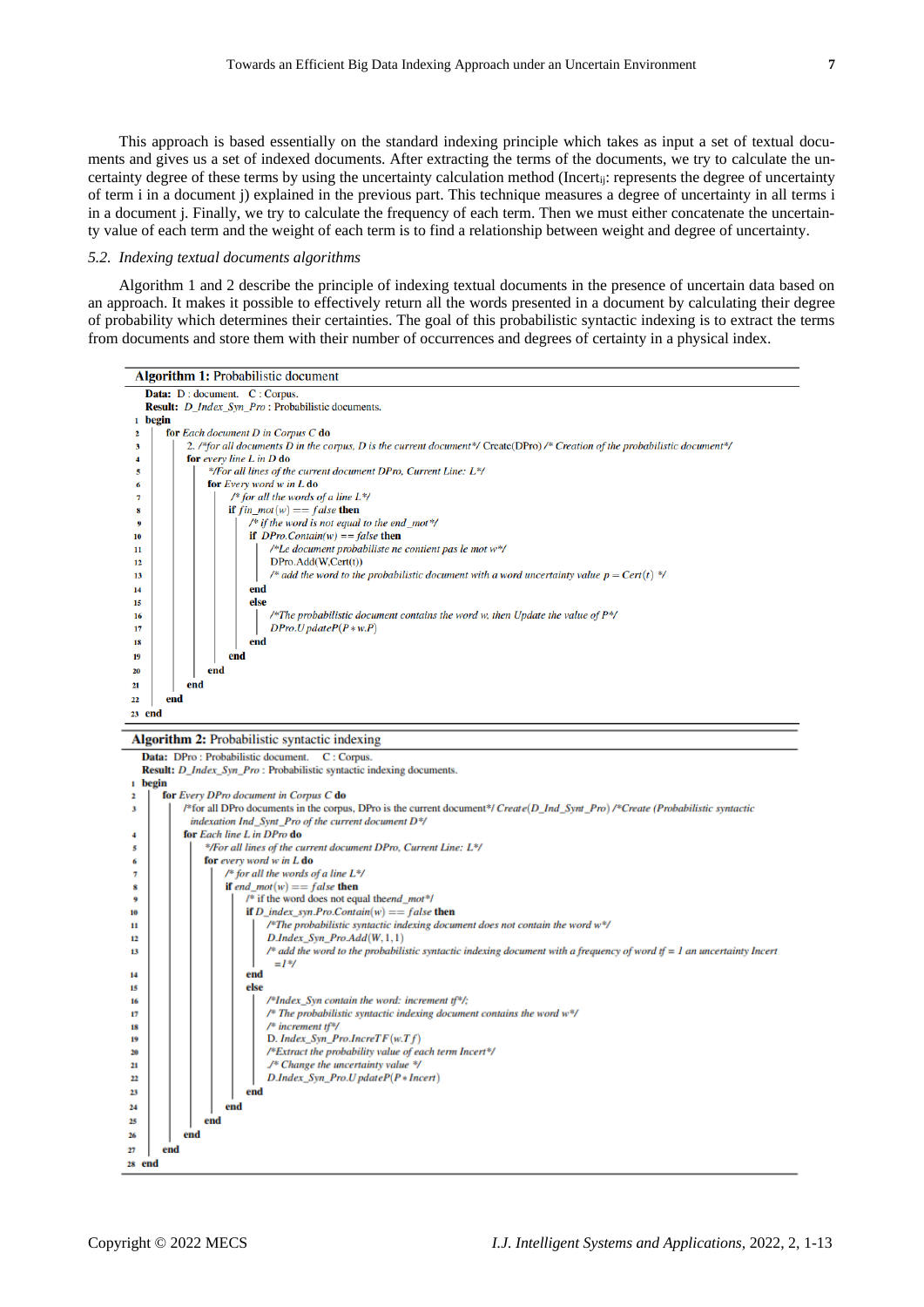These algorithms are divided into 3 parts: (i) The first algorithm consists in building the set of probabilistic documents. This phase takes as input a set of documents of corpus, one goes through all the documents of corpus. For each document, one must go through all the lines of each document. For each line, one must go through all the terms of each line. For each term one must determine the degree of probability. The result is a set of documents where each term is characterized by its degree of certainty. (ii) The second phase is presented in the second algorithm (lines 1-14) of index construction, one must extract the terms meaning from the document jump the term that indicates the end of term. (iii) The third phase in the second algorithm (lines 14-27) consists of calculating the occurrence of each term and the probability of each term. For each term signifier, the frequency of occurrence must be calculated and the probability must be determined. Whenever we find a term, we increment the frequency of this term, we make the product of probabilities. The result of this phase is an index-Syn\_Pro file for each document.

For each document, one obtains all the extracted terms of documents belonging to a corpus with their values of frequency and their degrees of probability:

$$
Document_{ID} \Rightarrow \{(term_1, tf_1, P_1, \ldots, (term_n, tf_n, P_n)\}\tag{3}
$$

With:

- n: number of significant words of document D.
- P: probability of each term.
- Tf: frequency of occurrence of each term.

#### *5.3. Study and analysis of algorithm complexity indexing*

In this part, we study the complexity of the probabilistic syntactic indexing algorithm by analyzing the complexity of its different phases.

- In the first part, each textual document D is transformed into a probabilistic textual document. Suppose N is the number of documents to index in C (ie a document collection), LMax is the maximum number of Lines per document and MMax is the maximum number of possible words per line belonging to a document D. The complexity of the first phase is given by the quantity  $O (N * LMax * MMax)$ .
- In the second part, the Dpro probabilistic documents are already recovered. This phase is interested in the construction of indexes, we must extract the terms meaning of the document except the term which indicates the end of term. A browse of all these documents is necessary for indexed.
- The third phase consists of calculating the occurrence and probability of each term. For each term signifier, the frequency of occurrence must be calculated and the probability must be determined. Whenever a term is found, we increment its frequency this, we then calculate the product of the probabilities. We assume that we have an indexed document DI., Each document contains LDIMax lines and line contains MDIMax words, so the complexity of this phase is given by, O (LDIMax \* MDIMax).

In summary, the different phases of our algorithm have a polynomial complexity.

## **6. Experimental Study and Results Analysis**

In this section, we will perform a series of experiments in order to validate our proposed approach and confirm its efficiency in processing data in an uncertain environment. We also want, through this series of experiments, to show that in terms of execution time our solution is better than that of the main standard methods studied in the literature. To do this, we implemented the models: Standard Syntax Indexing Method and our Uncertain Syntax Indexing Model (ISI). We have implemented our algorithms in the Java programming language and under the Windows 7 environment. To evaluate the performance in runtime, experimental tests were carried out on a Pentium (R) Dual Core machine with a clock frequency of 2 , 2 GHz and 3 GB of main memory.

## *6.1. Description of the test corpora collection*

The main objective that we have set for ourselves is to carry out a comparative study between the different models (taking the execution time as an indicator) while varying the size of the data (size of the corpus) of the test. To achieve this goal, we have prepared a set of corpora each containing a number of attribute files ranging from 500 to 20,000.

We then generated a network corresponding to each corpus. In practice, this network is stored in an XML file because the tree structure provided by the XML language allows easy data retrieval. Note that the XML file is created by Lattice Navigator 3, a tool for generating and visualizing concept networks.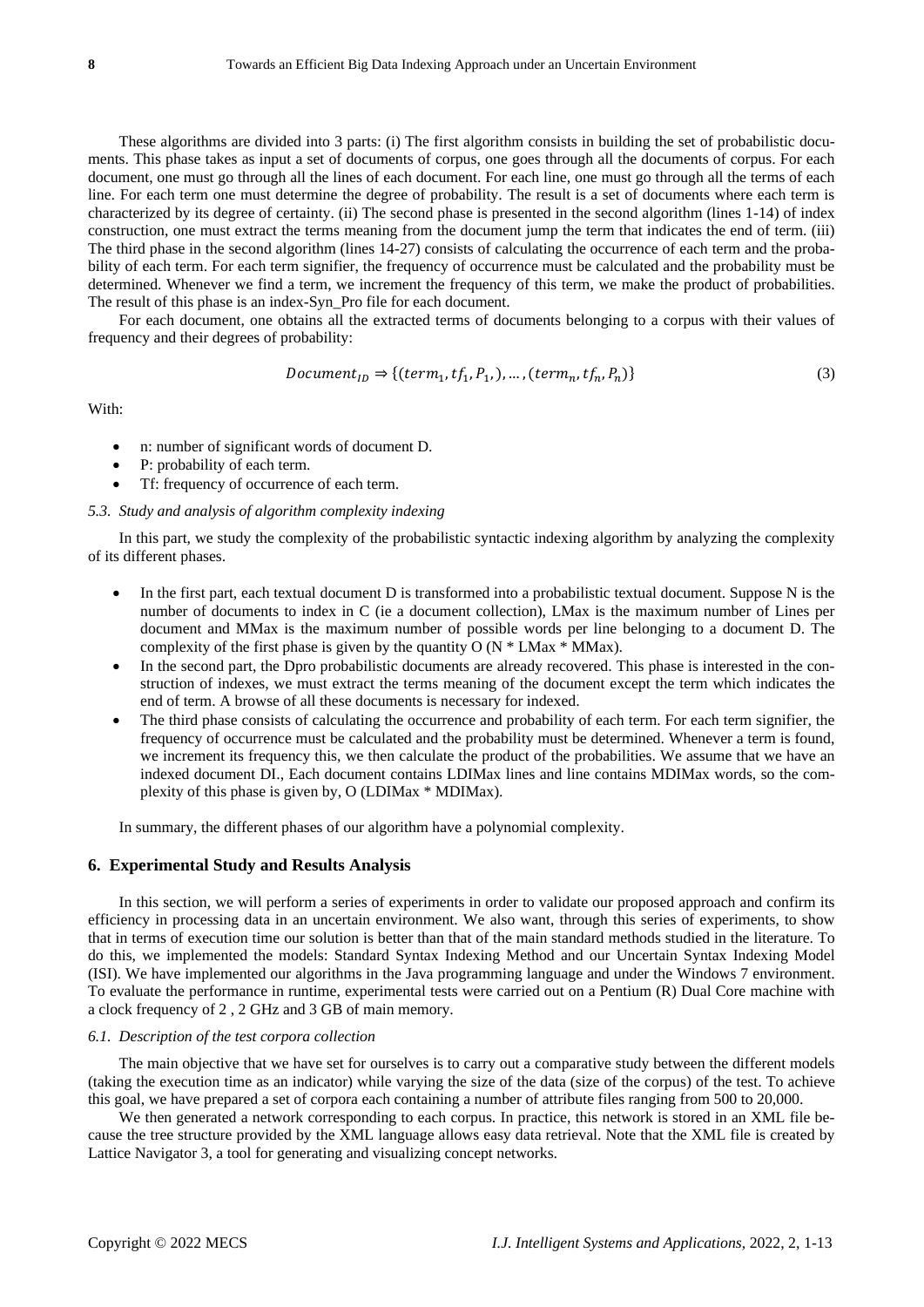## *6.2. Performance metrics used for the evaluation*

In the following, we present the precision, recall and  $F_{measure}$  which we will use to evaluate the performance of our proposed algorithms. These measures are defined based on the next confusion matrix.

Table 1. Diagram of confusion matrix

|                      | <b>Predicted positive sample</b><br><b>Predicted negative sample</b> |    |
|----------------------|----------------------------------------------------------------------|----|
| True positive sample |                                                                      | F١ |
| True negative sample | FP                                                                   |    |

The evaluation measures used, are precision (also called positive predictive value) which is the fraction of relevant instances among the retrieved instances, recall (also known as sensitivity) which is the fraction of relevant instances that have been retrieved over the total amount of relevant instances,  $F_{MRASIRFS}$  which is a combination between precision and recall. These evaluation measures are calculated respectively using Diagram of confusion matrix presented in Table 1 and equations 4, 5, and 6.

$$
Precision = \frac{TP}{TP + FP}
$$
 (4)

$$
Recall = \frac{TP}{TP + FN} \tag{5}
$$

$$
F_{measure} = 2 * \frac{Precision * Recall}{Precision + Recall}
$$
\n(6)

#### *6.3. Experimentation and results*

In practice, we calculate for each model the response time to a given request. We estimate the execution times needed for indexing with and without calculating the degrees of probability. Figure 5 exposes the evolution of the execution time for each model as a function of the number of objects in the network.

This study proves, experimentally, the importance of the theoretical results presented in the curves. Compared to the standard model, our approach ISI has a low time complexity which negatively affects the execution time but positively affects the quality of the response. Figure 5 shows that Our approach ISI curve is slightly higher than the other curve, which is considered as a good indicator of speed. If we classify the models according to their speed, we obtain the following order: Standard indexing model, Our approach ISI. This result seems logical to us, because the part which we proposed to calculate the correctness of the terms takes a little time on the other hand, the model which we proposed greatly improves the quality of the answer.



Fig.5. Performance results in terms of execution time with and without probability calculation

Figure 5 shows the results in terms of execution times performed by the two approaches by changing the size of corpus used to answer to the query. The result of this experiment demonstrates that the time needed to return the responses to a request, estimated at 212 s, is negligible. When the size of corpus is 2000, the necessary execution time set by the certain approach is 164 s. In all cases, the time required for indexing our approach is considered negligible compared to standard approach (certain approach) (see Figure 5 We can deduct from these results that our approach gives superior results because it allows us to manage the data uncertainty without consuming more time.

After application of the 2 models on the 3 datasets (KDD, WWW and Nguyen) (KDD: research papers from the ACM Conference on Knowledge Discovery and Data Mining [11], WWW: research papers from the World Wide Web Conference [11] and Nguyen: research papers from various disciplines [40]), we obtain the results described in the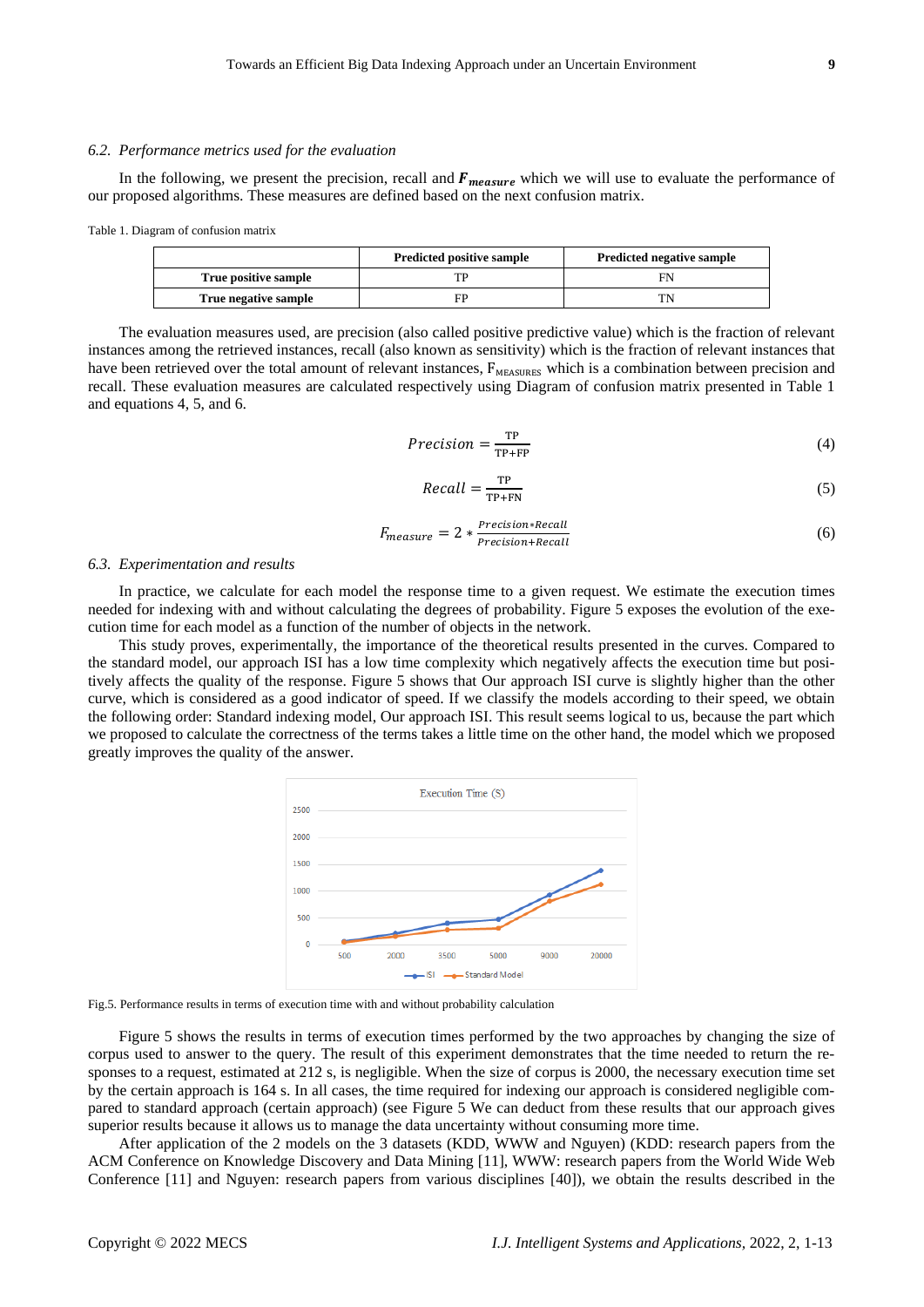Table 1. This table presents performance metrics (Precision, Recall and $F_{measure}$ ) for each model and for each dataset. Figures 6, 7 and 8 show, respectively, performance metrics of each model on the KDD, WWW and Nguyen datasets.

Table 2. Evaluation results of approaches in terms of Precision, Recall and  $F_{measure}$ .

| <b>DATASET</b> | Approach          | <b>Precision</b> | Recall | measure |
|----------------|-------------------|------------------|--------|---------|
| <b>KDD</b>     | Our approach ISI  | 0.395            | 0.254  | 0.309   |
|                | Standard approach | 0.212            | 0.271  | 0.237   |
| <b>WWW</b>     | Our approach ISI  | 0.211            | 0.195  | 0.233   |
|                | Standard approach | 0.24             | 0.187  | 0.210   |
| <b>Nguyen</b>  | Our approach ISI  | 0.23             | 0.213  | 0.238   |
|                | Standard approach | 0.27             | 0.204  | 0.224   |



Fig.6. Comparison of assessment results of the evaluation in terms of Precision measurement between the two approaches: Our approach ISI and Standard approach against different standard test databases.



Fig.7. Comparison of assessment results of the evaluation in terms of Recall measurement between the two approaches: Our approach ISI and Standard against different standard test databases approach.



Fig.8. Comparison of assessment results of the evaluation in terms of  $F_{measure}$  measurement between the two approaches: Our approach ISI and Standard approach against different standard test databases.

## **7. Discussion and Limits of the Proposed Approach**

Although indexing provides a rigorous foundation in the field of information retrieval for modeling the relationships between documents and terms, the existence of uncertainty in the document retrieval domain remains an unaddressed problem in many other areas such as document indexing. This can be explained by the great complexity of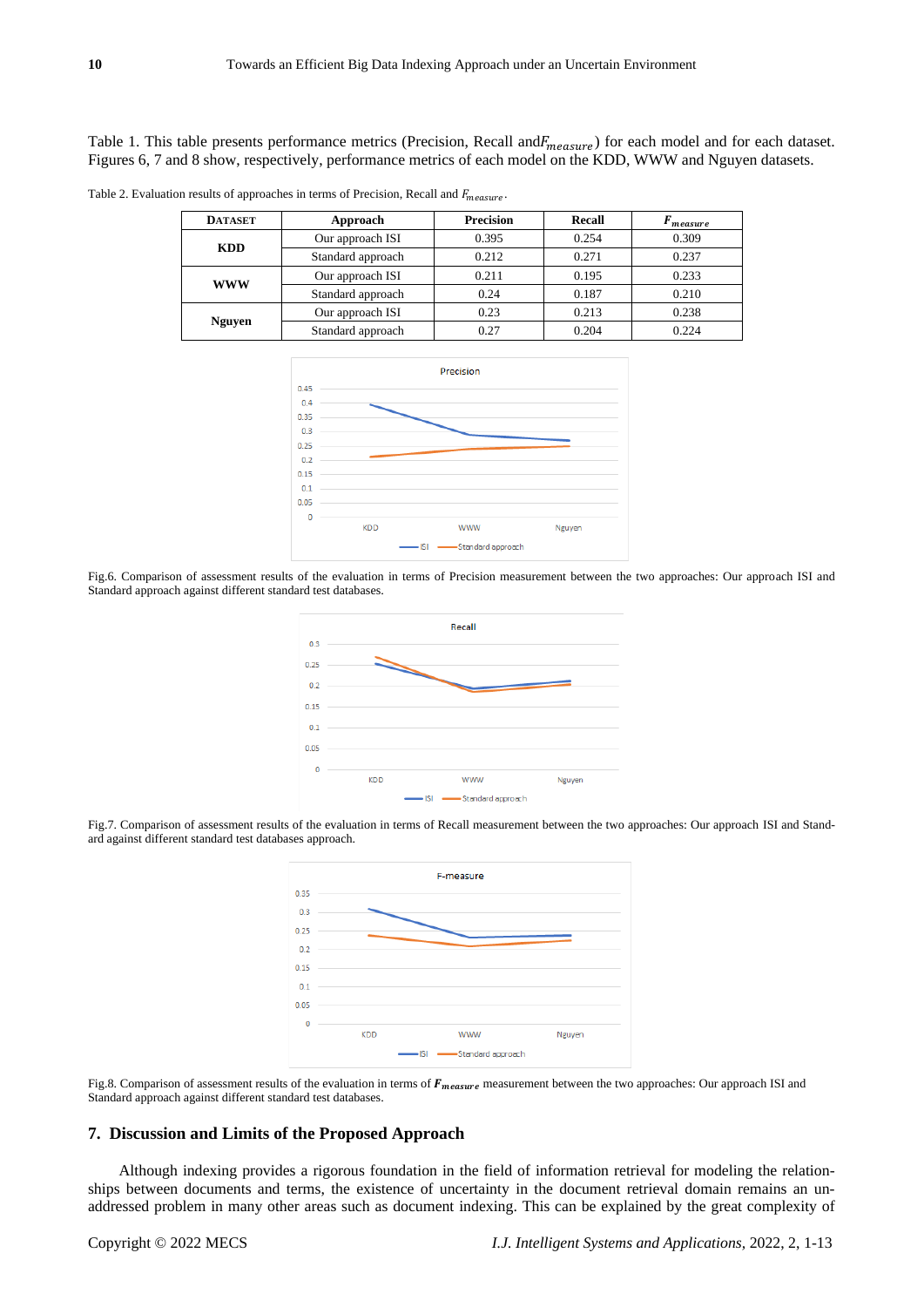the concepts of data integration algorithms for big data (such as the case of documentary databases). This complexity limits the evolution of information retrieval systems. Our main idea was to deal with uncertainty and its complexity in IR systems by proposing a model for modeling uncertainty based on a probabilistic approach (which consists of somewhat complex operations). In other words, we propose a new method of syntactic indexing by calculating the certainty values of each term (for each document). Once the index is prepared, our model explores the documents in an intelligent way without modifying the standard indexing structure. We believe that the most important contribution made by our algorithm (ISI) is the simplicity and low complexity that can ensure. The second contribution offered by our algorithm is that it provides precise and automatic rules to calculate the probability of terms. In fact, most information retrieval approaches assume that all data is certain. As shown in the experimental study (see section 6), we have tested our proposed model and it provides good results. We have shown that our model is more accurate than the standard model in the IKK dataset. However, the response time of our model increased negligibly. This increase can be explained by the uncertainty calculation phase of the terms. Indeed, the response time is a very important factor, among others, for a given information retrieval system. In the real world, users are impatient and don't want to waste time waiting for a response from a given IR system. Moreover, our model can be easily integrated into an information retrieval system. In fact, our ultimate goal is to design an efficient and practical information retrieval system.

The experimental results show the differences, from a performance point of view, between the approach we have proposed and the other approaches. These results also show the factors that influence the quality of these results. The analysis of these results as well as the comparison between the different studied approaches are presented in (Table 1).

Figure 6 illustrates the results obtained for the accuracy rate as well as the difference values from the average accuracy and Figure 7 depicts the recall rate. By analyzing the results obtained from the series of experiments developed for different approaches, we can observe the evolution in terms of performance from one approach to another. The result observed from the term extraction part shows that the performance of our solution is better. The uncertainty calculation phase plays a crucial role in the indexing process because it offers the possibility of keeping as many relevant terms as possible and eliminating those that are not. The proposed approach in this study, compared to others, provides a better result due to determination of values of confidence, which in turn lead to a better representation of documents and terms. The more significant and expressive representation of documents/terms, the more correct the logical deductions on the document basis and terms. According to the results shown in the previous section, we can see the advantages of the proposed approach in terms of important obtained value of 0.395 with KDD database.

According to Figure 7, the approach we have proposed provides a significant value for the recall rate, that is to say more silence (relevant concepts not extracted) at the level of the results obtained. This allowed us to deduce that there are still concepts which have not been extracted then which can represent the document.

Although the cited advantages of the proposed approach, some limits are distinguished. The main objective of the proposed approach is to propose an efficient solution as an indexing approach of Big Data in an uncertain environment. However, this solution despite its good performance in terms of precision, recall and  $F_{measure}$  does not automatically manage the uncertainty when it appears when adding new data. This limit penalizes the great performance of our solution and does not allow us to consider it as a perfect solution.

## **8. Conclusion and Future Work**

In recent years, the Web has undergone a major transformation due to great technological development. Indeed, in a context such as the Internet, it is increasingly recognized that data is subject to values of uncertainty, while requiring more sophisticated management techniques. A recent trend is the use of the web as a trusted medium for publishing and sharing data. However, since the Internet has grown exponentially with the increase in the number of sites, data management is becoming a major issue in the information technology industry. Uncertainty and incompleteness are two common characteristics of the information we process in our daily lives. Most areas of informational research do not address this uncertainty. In this paper, we will be interested in the problem of uncertainty at the level of the indexing phase.

Indexing plays a crucial role in retrieving information. In the literature, there are different types of indexing, but in all cases, the principle of the phenomenon is to transform the data sources into electronic data. The purpose of the current study is to propose approaches to deal with uncertain syntactic indexing on textual sources. In this article, we suggested an approach for indexing uncertain sources and sending the user an uncertain response. We proposed two main contributions which are summarized in two main points: (i) Suggestion of an approach to determine the degree of uncertainty of the words that exist in a document and (ii) the integration of this uncertain model of data processing into syntactic indexing.

Our work outlook can be articulated around three directions. The first is to carry out a new, more in-depth comparative study between the main approaches studied, in the literature, and our approach in order to give practitioners and academics more knowledge about indexing big data in an uncertain environment. The second direction consists in extending the research in progress, we intend to integrate the lightweight description logic (DL-lite) which is considered to be one of the most important logics specially dedicated to applications that process large volumes of data. Indeed, the management of inconsistency issues, in order to effectively query inconsistent DL-Lite knowledge bases, is a topical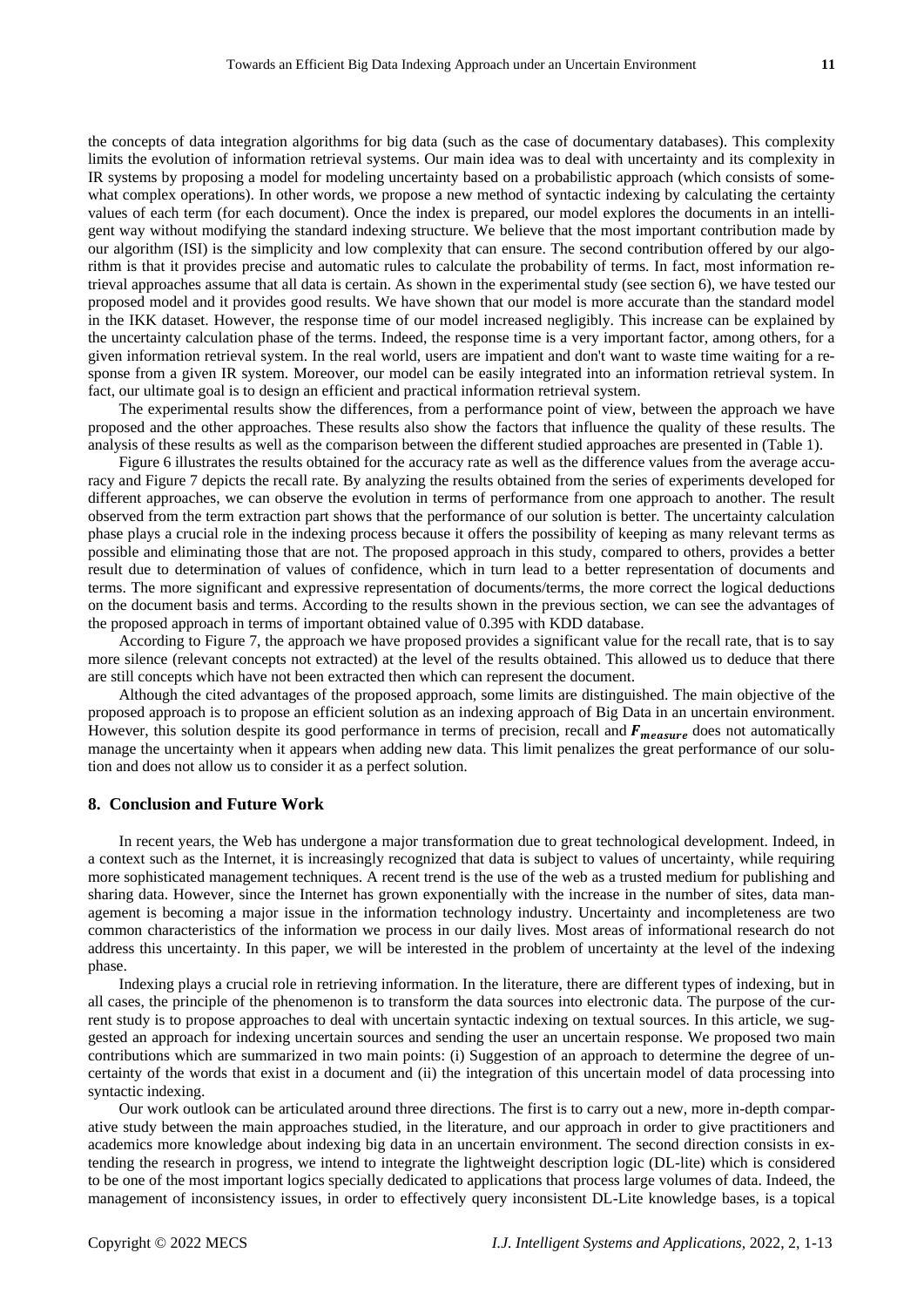issue. These inconsistencies in the hierarchical knowledge bases are due to assertions (ABoxes) coming from several sources and therefore are of different levels of reliability. Thus, the addition of new axioms represents a main factor that causes inconsistency in knowledge bases.

#### **References**

- [1] M-F. Bruandet, J-P. Chevallet, and F. Paradis, «Construction de thesaurus dans le système de recherche d'information IOTA : application a l'extraction de la terminologie ».1eres Journees Scientifiques et Techniques du Reseau Francophone de l'Ingerierie de la Langue de l'AUPELF-URF, Avignon, France. pp. 537–544, 1997.
- [2] P. Bosc, and O. Pivert, "About Possibilistic Queries and Their Evaluation", *IEEE Transactions on Fuzzy Systems (TFS)*. Vol.15 no.3, pp.439–452. 2007.
- [3] P. Bosc, and O. Pivert, "About projection-selection-join queries addressed to possibilistic relational databases", *IEEE Transactions on Fuzzy Systems (TFS)*. Vol.13 no. 1, pp. 124–139, 2005.
- [4] C. Tambellini, "An information retrieval system adapted to uncertain data: adaptation of language model". https://tel.archivesouvertes.fr/tel-00202702. 2007.Leo Breiman. Random forests.Machine Learning, 45:5–32, 2001.1936.
- [5] Z. Lv, X. Li, H. Lv, W. Xiu, "BIM Big Data Storage in WebVRGIS", *IEEE Transactions on Industrial Informatics*. Vol.16 no. 4, pp. 2566 – 2573, 2019.
- [6] P. Bosc, N. Lietard, and O. Pivert, "About Inclusion-Based Generalized Yes/No Queries in a Possibilistic Database Context". *ISMIS*. pp.284–289, 2006.
- [7] K. Benouaret, D. Benslimane, A. Hadjali, M. Barhamgi, Z. Maamar, and Q. Z. Sheng, "Web Service Compositions with Fuzzy Preferences: A Graded Dominance Relationship-Based Approach", *ACM Transactions on Internet Technology,* Vol. 13 no.4, pp. 1–33, 2014.
- [8] Q. He, H. Wang, F. Zhuang, T. Shang, and Z. Shi, "Parallel sampling from big data with uncertainty distribution. Fuzzy Sets and Systems, Vol.25 no. 8, pp. 117–133, 2015.
- [9] A. Berko, and V. Alieksieiev, "A Method to Solve Uncertainty Problem for Big Data Sources". 2018 IEEE Second International Conference on Data Stream Mining & Processing (DSMP), pp. 32-37, 2018.
- [10] G. Viswanath. and P.V. Krishna, "Hybrid encryption framework for securing big data storage in multi-cloud environment", *Evolutionary Intelligence*. Vol.14: pp. 691–698, 2021.
- [11] W. Xizhao, and H. Yulin, "Learning from Uncertainty for Big Data: Future Analytical Challenges and Strategies", *IEEE Systems, Man, and Cybernetics Magazine*, Vol.2 no. 2, pp. 26-31, 2016.
- [12] S. Sadeghfam, S. Sadeghfam, A. Nadiri, and K. Ghodsi, "Next Stages in Aquifer Vulnerability Studies by Integrating Risk Indexing with Understanding Uncertainties by using Generalised Likelihood Uncertainty Estimation", *Exposure and Health*. Vol.13, pp.1-15, 2021.
- [13] C-C, Lai, H-Y. Lin, and C-M. Liu, "Highly Efficient Indexing Scheme for k-Dominant Skyline Processing over Uncertain Data Streams. *The 30th Wireless and Optical Communications Conference (WOCC 2021)*, 2021.
- [14] B. Kao, S. Lee, F. Lee, D. Cheung, and W-S. Ho, "Clustering Uncertain Data Using Voronoi Diagrams and R-Tree Index", *IEEE Transactions on Knowledge and Data Engineering*, vol. 22 no. 9, pp. 1219-1233, 2010.
- [15] R. Zhu, B. Wang, and G. Wang, "Indexing Uncertain Data for Supporting Range Queries", *Web-Age Information Management, Springer International Publishing*, 72–83. 2014.
- [16] C. Charu, "Aggarwal and Philip S. Yu. On Indexing High Dimensional Data with Uncertainty, 2008.
- [17] S. Singh, and C. Mayfield, S. Prabhakar, R. Shah, and C. Hambrusch, "Indexing Uncertain Categorical Data". Proceedings of the 23rd International Conference on Data Engineering, ICDE 2007,
- [18] V. Almeida, and R. Güting, "Supporting uncertainty in moving objects in network databases", 13th ACM International Workshop on Geographic Information Systems, ACM-GIS, pp. 31-40. 2005.
- [19] D. Veronika, "Indexing Uncertainty: The Case of Turn-Final Or". *Research on Language and Social Interaction*. Routledge. Vol.48 no.3, pp.301-318, 2015.
- [20] R. Li, B. Bhanu, Chinya Ravishankar, M. Kurth, J. Ni, "Uncertain spatial data handling: Modeling, indexing and query", *Computers & Geosciences*, Vol. 33, Issue 1, pp. 42-61, ISSN 0098-3004, 2007.
- [21] L. M. Mohammed, I. Hamidah, M. Nor Fazlida, Y. Razali,"An Indexed Non-Probability Skyline Query Processing Framework for Uncertain Data", *International Conference on Advanced Machine Learning Technologies and Applications Springer Singapore*, w
- [22] Z. Sun, X. Huang, J. Xu, and F. Bonchi, "Efficient Probabilistic Truss Indexing on Uncertain Graphs", *In Proceedings of the Web Conference 2021 (WWW '21). Association for Computing Machinery, New York, NY, USA*, pp.354–366. DOI: https://doi.org/10.1145/3442381.3449976.2021.
- [23] M-N. Omri. "Relevance Feedback for Goal's Extraction from Fuzzy Semantic Networks", *Asian Journal of Information Technology (AJIT)*, Vol. 3 no. 6, pp.434-440, 2004.
- [24] K. Garrouch, M-N. Omri, and A. Kouzana, "A New Information Retrieval Model Based on Possibilistic Bayesian Networks", *Journal of Information Systems Management*, vol. 2 no.2, pp. 79-88, 2012.
- [25] R. Boughamoura, M-N, Omri, and H. Youssef, "A Fuzzy Approach for Pertinent Information Extraction from Web Resources", *International Journal of Computational Science*, vol. 1 no.1, pp.13-30, 2007.
- [26] M-N, Omri, "Possibilistic Pertinence Feedback and Semantic Networks for Goal's Extraction", *Asian Journal of Information Technology (AJIT)*, vol. 3 no. 4, pp.258-265, 2004.
- [27] Aaron Zimba, Victoria Chama," Cyber Attacks in Cloud Computing: Modelling Multi-stage Attacks using Probability Density Curves", International Journal of Computer Network and Information Security(IJCNIS), Vol.10, No.3, pp.25-36, 2018.DOI: 10.5815/ijcnis.2018.03.04
- [28] H-L. Truong, and S. Dustdar, "On analyzing and specifying concerns for data as a service", *IEEE Asia-Pacific Conference on*